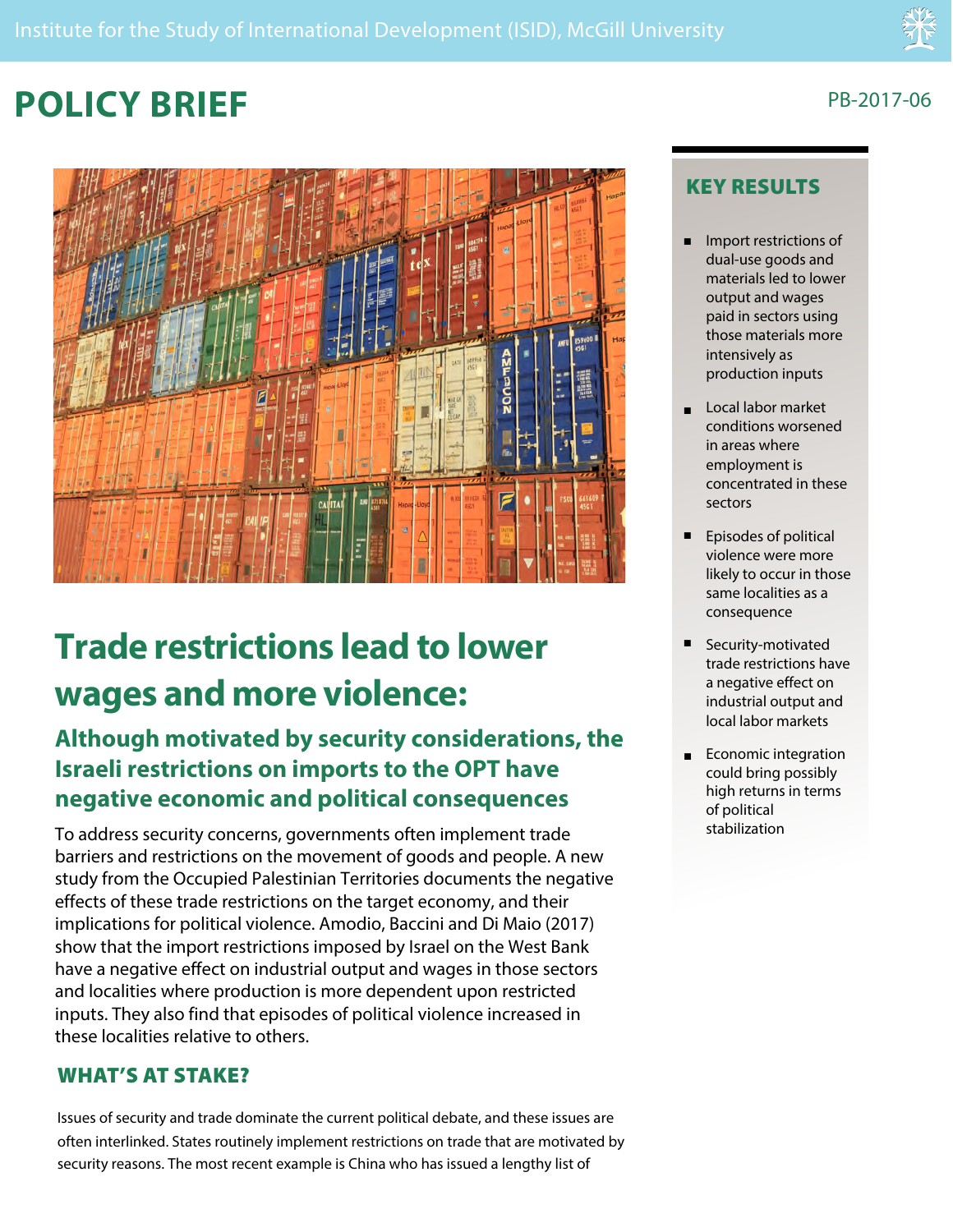products and technologies banned from export to North Korea, fearing their possible use in building weapons of mass destruction.

While these restrictions are all but uncommon, their effect is not clear. What are their effects on the target economy? Do they increase or decrease political instability? As it often happens with very crucial questions, the available evidence is mixed.

In Amodio, Baccini and Di Maio (2017), we try to answer these questions by studying the economy and politics of the Occupied Palestinian Territory before and after the imposition of trade restrictions on behalf of Israel. Motivated by security considerations, in 2008 Israel started to severely limit the imports of selected inputs to the West Bank. These restrictions affected those goods and materials labeled as dual-use, meaning they can have military applications. Combining several datasets, a novel methodology, and rigorous econometric analysis, we explore the effect of this policy.

The results indicate that the import restrictions of dualuse goods and materials led to lower output and wages paid in those sectors that use those materials more intensively as production inputs. Moreover, local labor market conditions worsened differentially in those localities where employment is concentrated in these sectors, and episodes of political violence were more likely to occur in those same localities.

## **Background: the Occupied Palestinian Territories, Israel, and the dual-use list**

The economy of the Occupied Palestinian Territory (OPT, comprising the West Bank and the Gaza Strip) has always been strictly dependent on the Israeli one. In 2006, just after the end of Second Intifada, Israel was the main trade partner of the OPT, with around 70% of Palestinian imports coming from Israel. Since the beginning of the occupation, Israel has been controlling the external trade of the OPT, e.g. it collects all the import duties and then transfers them to the Palestinian Administration.

Israel has imposed on the OPT restrictions on the import and use of certain inputs since the 1970s. These are goods, services, or technologies that are intended for civilian use, but can also have military applications, from here the name dual-use inputs. Starting from January 1st 2008, these restrictions and their enforcement were given a proper regulatory framework and became systematic. From one day to the other, imports of 56 items were severely restricted to the point that they were de facto banned from entry in the West Bank<sup>1</sup>.

These restrictions add an additional layer to the full trade blockade already imposed on the Gaza Strip since 2006.

Trade of dual-use goods is regulated internationally by several treaties. But, the 2008 Israeli list of dual-use materials subject to restriction is unusually extensive. The list includes chemicals, fertilizers, raw materials for industry, steel pipes, lathe and milling machines, optical equipment, and navigation aids. Anecdotal evidence indicates that most Palestinian industries are affected by the dual-use list, especially food and beverages, pharmaceuticals, textiles, information technology, agriculture, and metal processing (World Bank 2013).

### **Data**

For the purpose of the analysis, we combine several different data sources. In particular, we use:

- 1. Detailed firm-level data on 30,000 Palestinian establishments in the years 1999 to 2012 (Palestinian Central Bureau of Statistics);
- 2. Census data on employment for each locality in the West Bank and individual information on employment status, sector of employment, and wage rate for a representative sample of Palestinian workers in the period 1999-2012 (Palestinian Central Bureau of Statistics);
- 3. Geo-referenced information on all politically violent events from 1999 through 2014 occurred in the OPT (Integrated Crisis Early Warning System).



The Figure shows the location of each locality in both the West Bank and the Gaza Strip. Colors capture the extent of employment concentration in dual-use intensive industries, from vellow to red (Sources: Amodio, Baccini and Di Maio (2017). Palestinian Central Bureau of Statistics).

<sup>1</sup> The control system requires Palestinian importers to obtain a license in order to import items included on the dual-use list. The license application process must be repeated for every truckload of a dual-use item, even for the same category of imports. The average time to receive a license can reach eight weeks, and each license lasts 21 days (TIDCA 2012). It follows that, while formal authorization to import dual-use items can be obtained, the process is extremely burdensome and slow, implying that, in effect, the goods are banned.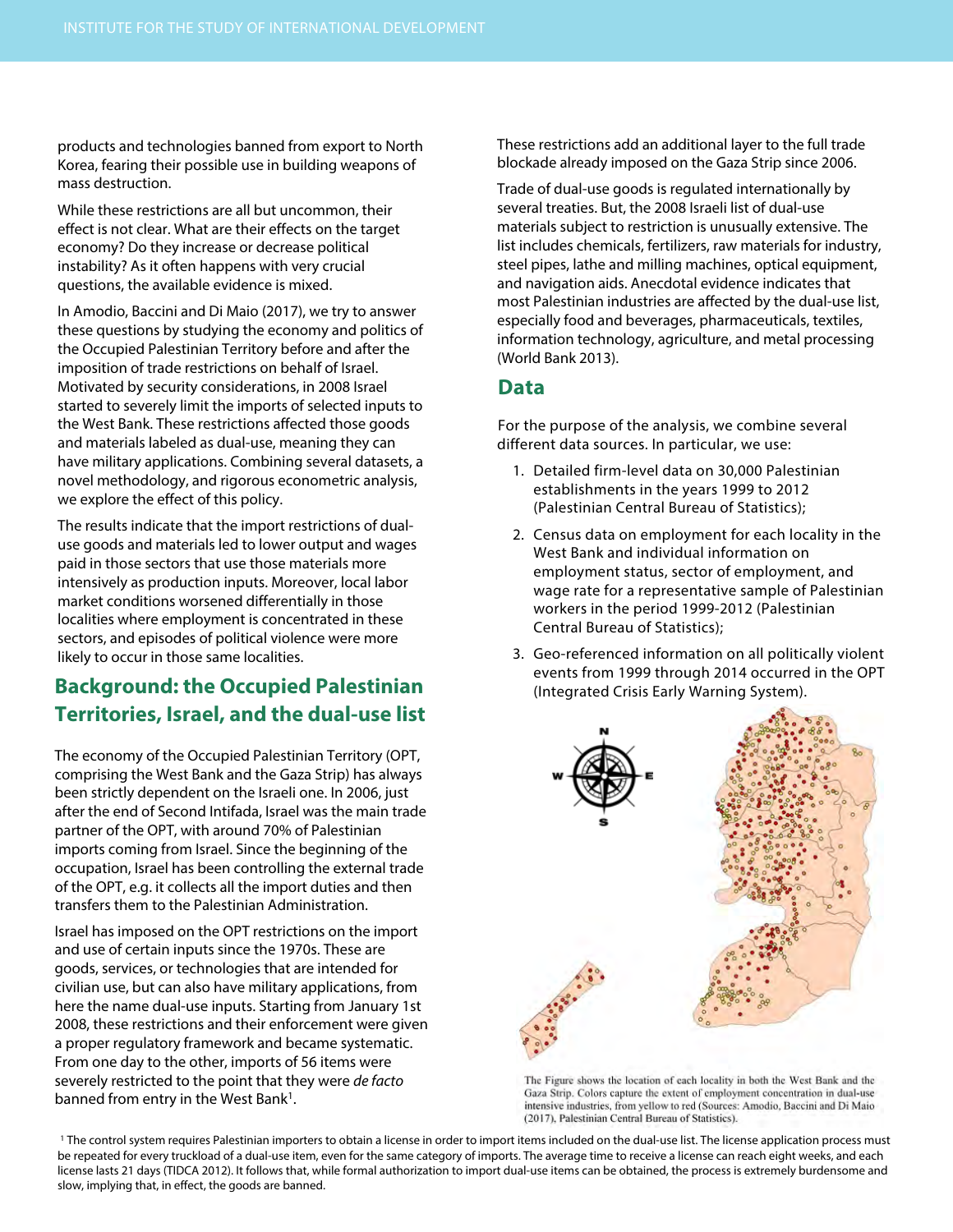Using data from the US as benchmark, we constructed an index that captures the extent to which each manufacturing sector relies on "banned" inputs for production. Simply put, this dual-use input intensity index provides a measure of how much each sector depends on dual-use inputs. Using employment data from the late 1990s, we also computed a measure of employment concentration in dual-use input intensive sectors for each locality in the West Bank.

## **Results: what did we learn?**

Our analysis shows that the issuance of the dual-use list has three effects:

#### **Sectors more dependent on banned inputs have lower industrial output and pay lower wages**

Our estimates suggest that aggregate output value in the West Bank would have been 4.5% higher in the period 2008 to 2012 in absence of the dual-use list

#### **Average wages decrease in those localities where employment is more concentrated in dual-use input intensive sectors.**

Moving from the 25th to the 75th percentile of the locality-level measure of intensity in dual-use inputs leads to a 1% differential decrease in average daily wages

#### **Political violence increases in those localities where employment is more concentrated in dual-use input intensive sectors.**

The differential effect on violence persists well after 2010, suggesting that the negative economic shock induced by the dual-use list has a long-lasting impact on violence. According to our estimates, the dual-use list policy can explain 17.6% of the total number of violent events in the West Bank between 2008 to 2014.

The third set of results is particularly important, as it suggests that security-motivated trade restrictions may end up fueling political violence through their negative consequences on the economy. Policy makers need therefore to take this trade-off into account when designing and implementing these measures.

There are two main limitation to our analysis. First, our argument and results focus on labor as the most important input in the generation of violence. Economic hardship leads to more violence through an opportunity cost and/or grievance mechanism, whose salience depends on the production structure of the economy. However, this is not necessarily the case if a

 significant amount of resources other than labor (such as capital) are used in generating violence, as the availability of these other inputs may decrease when economic conditions deteriorate (Miguel et al., 2004; Dube and Vargas, 2013).

Second, our research design compares sectors and localities that were all affected by the policy, but to a different extent. It is therefore unsuitable to produce an overall assessment of the aggregate benefits and costs of the dual-use list policy, i.e. of the traderestriction per se. We are not able to predict what would have happened to the Palestinian economy in the absence of the policy.

On the other hand, the choice of OPT as a case study has the advantage of providing a very tough test for the main hypothesis. Indeed, Israel has one of the most efficient and effective armies in the world, with a long experience in military controlling a territory. We therefore speculate that the salience of our argument would be even higher in countries with average military capabilities

## POLICY INSIGHTS

While the determinants of the Israeli-Palestinian conflict are several and have changed over the decades, this study shows there have been phases (and there will possible be in the future) in which economic factors play a crucial role. Our results indirectly suggest that an improvement in the economic conditions in the West Bank could lead to a reduction in violence. In this sense, an increase in the economic integration between the OPT and the rest of the world could be seen as a low-cost policy that could bring possibly high returns in terms of stabilization of the region.

Are these results relevant outside the OPT? Given the new wave of protectionist trade policies (or at least the discussion about their return), these results are more relevant than ever in analysis of the relationship between trade and political instability (Martin et al. 2008). As long as economic factors motivate political violence, it is clear that any trade-induced reduction in economic performance is likely to increase political instability.

This study presented robust evidence that securitymotivated trade restrictions have a negative effect on industrial output and local labor markets. The analysis also shows that that this policy can increase violence in some localities relative to others.